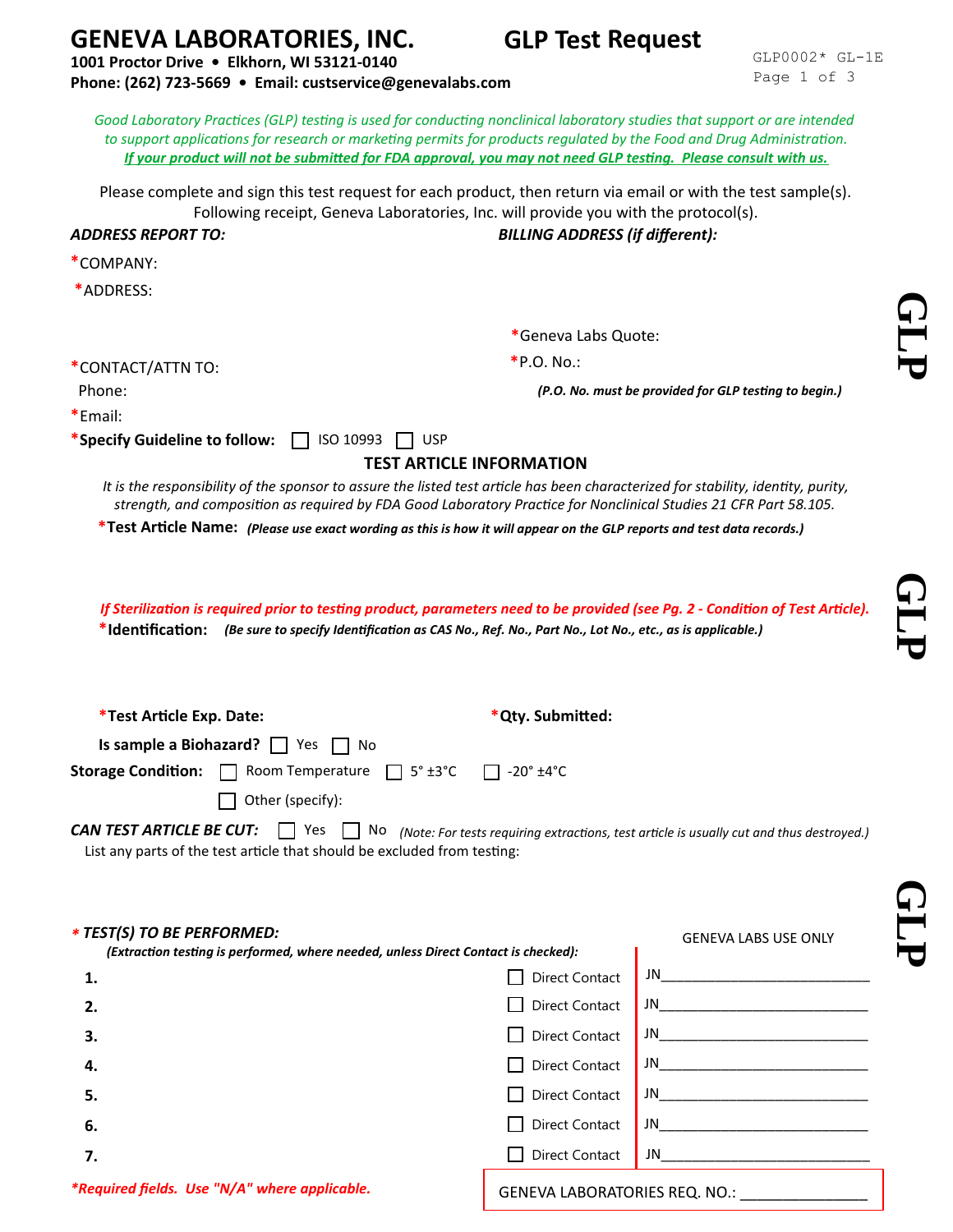|             |  | $GLP0002*$ Add. $GL-1E$ |
|-------------|--|-------------------------|
| Page 2 of 3 |  |                         |

| * Condition of Test Article:<br>$\Box$ N/A - Not a Medical Device<br>Tests for biocompatibility are to be conducted on a medical device (or representative surrogate) in its "Final Finished Form".<br>If Test Article is a Medical Device, is it:<br>Non-Sterile (as used)<br>Non-Sterile (but sterilized at point of use)                                                                                                                                                                                   |
|---------------------------------------------------------------------------------------------------------------------------------------------------------------------------------------------------------------------------------------------------------------------------------------------------------------------------------------------------------------------------------------------------------------------------------------------------------------------------------------------------------------|
| Sterile (indicate method):                                                                                                                                                                                                                                                                                                                                                                                                                                                                                    |
| Geneva Laboratories to provide steam sterilization processing prior to testing for an additional charge:<br>Yes<br>No                                                                                                                                                                                                                                                                                                                                                                                         |
| If Yes, list parameters here:                                                                                                                                                                                                                                                                                                                                                                                                                                                                                 |
|                                                                                                                                                                                                                                                                                                                                                                                                                                                                                                               |
| TOTAL SURFACE AREA PER UNIT (cm <sup>2</sup> ):                                                                                                                                                                                                                                                                                                                                                                                                                                                               |
| Surface Area to be determined by Geneva Laboratories, Inc.                                                                                                                                                                                                                                                                                                                                                                                                                                                    |
| Note: Surface area is the preferred method of determining the amount of extraction media necessary. If surface area is not<br>supplied by Sponsor and cannot be determined by Geneva Laboratories, Inc., the weight to volume ratio will be used.<br>Extraction of large samples may incur additional media charges.                                                                                                                                                                                          |
| <b>EXTRACTION CONDITIONS:</b>                                                                                                                                                                                                                                                                                                                                                                                                                                                                                 |
| 121°C/1 hour<br>70°C/24 hours<br>50°C/72 hours<br>37°C/120 hours (Hemolysis Only)<br>37°C/24 hours (Cytotoxicity; ≤30 days contact duration)<br>$\Box$ 37°C/72 hours (Cytotoxicity; > 30 days contact duration)<br>To Be Determined by Geneva Laboratories, Inc.<br><b>Special Extraction Instructions (if applicable):</b>                                                                                                                                                                                   |
| <b>*INTENDED CLINICAL USE OF TEST ARTICLE (Explain below or check <math>\Box</math></b> Not Applicable):                                                                                                                                                                                                                                                                                                                                                                                                      |
| * PHYSICAL DESCRIPTION:                                                                                                                                                                                                                                                                                                                                                                                                                                                                                       |
| <b>Medical Device</b><br>Elastomeric Closure/Device<br>Other:<br>Solid                                                                                                                                                                                                                                                                                                                                                                                                                                        |
| Liquid/Gel **<br>Paste **<br>Powder **<br>** An SDS must accompany submitted samples.                                                                                                                                                                                                                                                                                                                                                                                                                         |
| Fabric/Foam or Mask/Gown articles - For Direct Contact see paragraph below                                                                                                                                                                                                                                                                                                                                                                                                                                    |
| Moistened **<br>$\Box$ No Moistening Necessary                                                                                                                                                                                                                                                                                                                                                                                                                                                                |
| ** Moistening per ANSI/AAMI/ISO 10993-10:2010 Standard: When testing solids the test material shall be moistened sufficiently with<br>water or, where necessary, an alternative solvent, to ensure good contact with the skin (see Annex A). When solvents are used, the<br>influence of the solvent on irritation of skin caused by the test material shall be taken into account. Please indicate which you would prefer<br>for your test article by checking the "Moistened" or "No Moistening" box above. |
| <b>SPECIAL INSTRUCTIONS:</b>                                                                                                                                                                                                                                                                                                                                                                                                                                                                                  |